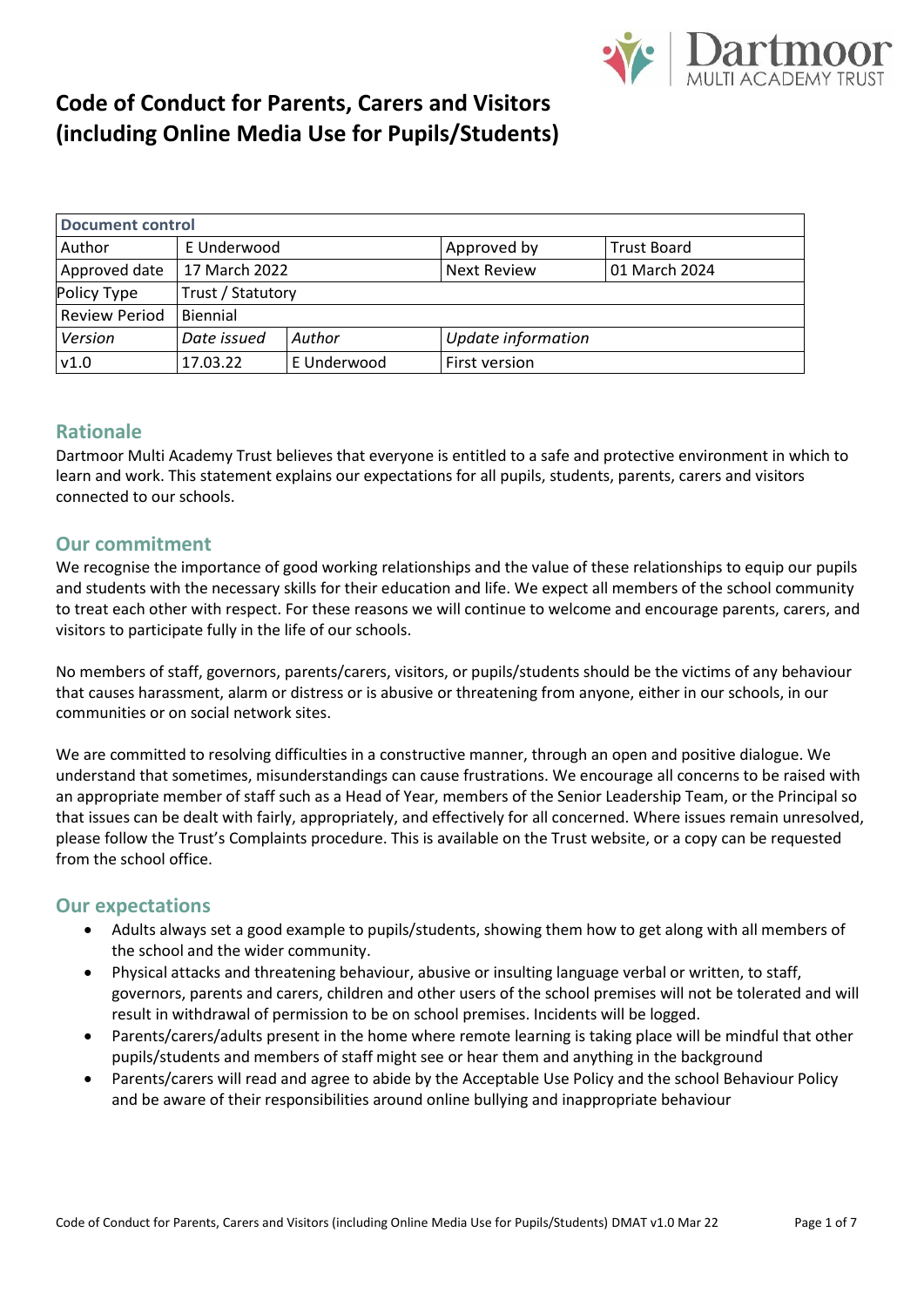

## **Unacceptable Behaviour**

Behaviour that is considered unacceptable and will not be tolerated includes: (this list is not exhaustive, but serves to give examples)

- Disruptive behaviour which interferes or threatens to interfere with any of the school's normal operation or activities anywhere on the school premises
- Any inappropriate behaviour on the school premises
- Using loud or offensive language, swearing, or displaying temper
- Making racist, homophobic, transphobic, or sexist comments including sexual innuendo
- Threatening *in any way*, a pupil/student, member of staff, parent/carer, or visitor
- Damaging or destroying school property
- Sending abusive or threatening emails, texts, voicemails, phone messages or written communications (including social media) to anyone within the community
- Defamatory, offensive, or derogatory comments regarding the school or any of the pupils/students/staff/governors
- The use of physical, verbal, or written aggression towards another adult, pupil/student including shouting, pushing, hitting, slapping, punching, kicking. This includes treatment of an adult's own child on school premises. Such an approach to a child may be seen as assault and may have legal consequences.
- Smoking, taking illegal drugs or the unauthorised/unlicensed consumption of alcohol on school premises.
- Dogs being brought on to the school premises other than authorised or guide dogs (school well-being dogs are exempt).

## **Inappropriate use of Social Networking Sites**

We ask that all online media, including online learning platforms and social networking sites whether public or private, are not used to fuel campaigns and voice complaints against schools, staff, parents/carers or pupils/students.

Dartmoor Multi Academy Trust takes very seriously the inappropriate use of social media or online platforms to humiliate, criticise, or bring into disrepute another parent/carer, member of staff, pupil/student.

Any concerns you may have about school issues must be made through the appropriate channels by speaking to a member of the school staff or school leadership, so that the matter can be dealt with fairly, appropriately and effectively for all concerned.

We will report libellous or defamatory comments on any social media to the appropriate 'report abuse' section of the network site. Social network sites have clear rules about the content which can be posted on the site, and they provide robust mechanisms to report contact or activity which breaches this. The Trust will also expect that any parent/carer or pupil removes such comments immediately.

We will remove such comments where they are included on our online learning platforms.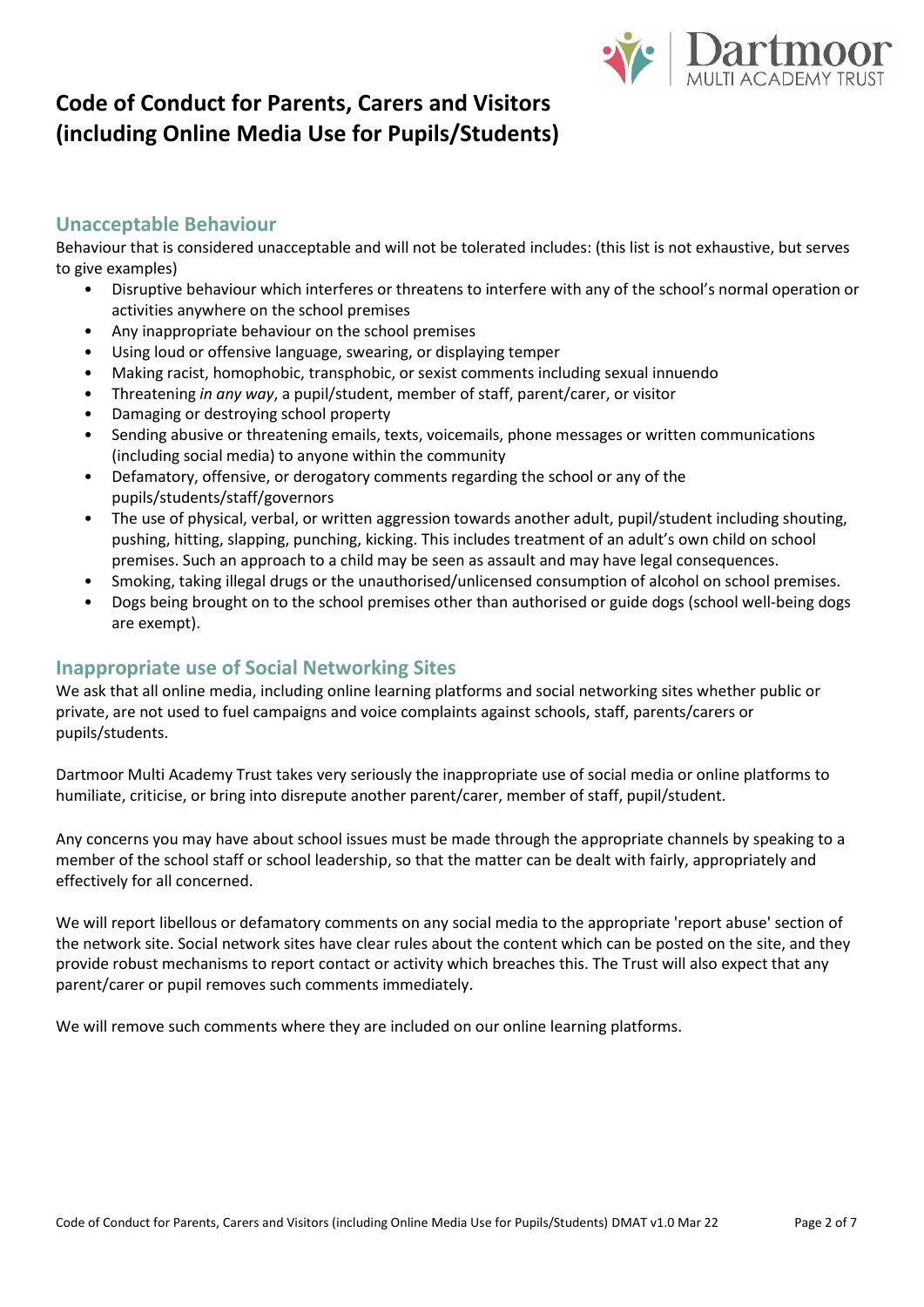

## **Online activity which we consider inappropriate**

- Making defamatory, libellous, abusive or personal comments about staff, governors, children or other parents on online learning/ social network sites, in the media, or in emails circulated or sent directly
- Inappropriate behaviour within an online learning environment by students or parents/ carers
- Bringing the school/ Trust into disrepute
- Identifying or posting images/videos of other people's children
- Using online learning/social media to publicly challenge school policies or discuss issues about individual children or members of staff

In serious cases the school will also consider its legal options to deal with any such misuse of social networking and other sites. Additionally, and perhaps more importantly is the issue of cyber bullying and the use by one pupil/student or a parent to publicly humiliate another by inappropriate social network entry. The Trust will take and deal with this as a serious incident of school bullying.

## **Online activity**

Keeping pupils and teachers safe during remote education is essential. The same principles set out in the Trust's staff code of conduct and school's behaviour policies will apply during remote education online. We encourage students to:

- Sit against a neutral background
- Avoid recording in private spaces such as bedrooms where possible (where that's not possible, use a neutral background) Alternatively, join in a shared space in their house or turn their cameras off.
- Wear appropriate clothing like they would for school
- Double check that any other tabs they have open in their browser are appropriate if they're sharing their screen
- Use appropriate language
- Ask parents who'll also be there to be mindful that other children might see or hear them and anything in the background.
- Read and understand the Acceptable Use and School Behaviour policy and be aware of their responsibilities around online bullying and inappropriate behaviour.
- Our schools may make recordings of online lessons. These may be to support other students or for internal reference only or to support student and teacher safeguarding. They will not be shared with any other third parties except other students of those classes in some circumstances. We will only keep the recordings for as long as necessary and will delete them within 20 days.

### **Actions we may take**

We will take action against anyone who behaves in any way that is abusive or threatening to staff, governors, pupil/students or other parents, carers and visitors, whether in person or online. In serious cases or repeat offences, we will consider legal options and may inform the police.

We will record all incidents of abusive or threatening behaviour. We will write to anyone who has behaved in this way to warn them that the behaviour is not acceptable. We may choose to ban individuals from the school site after an incident or incidents. This may be a temporary measure, or a permanent one depending on the nature of the incident.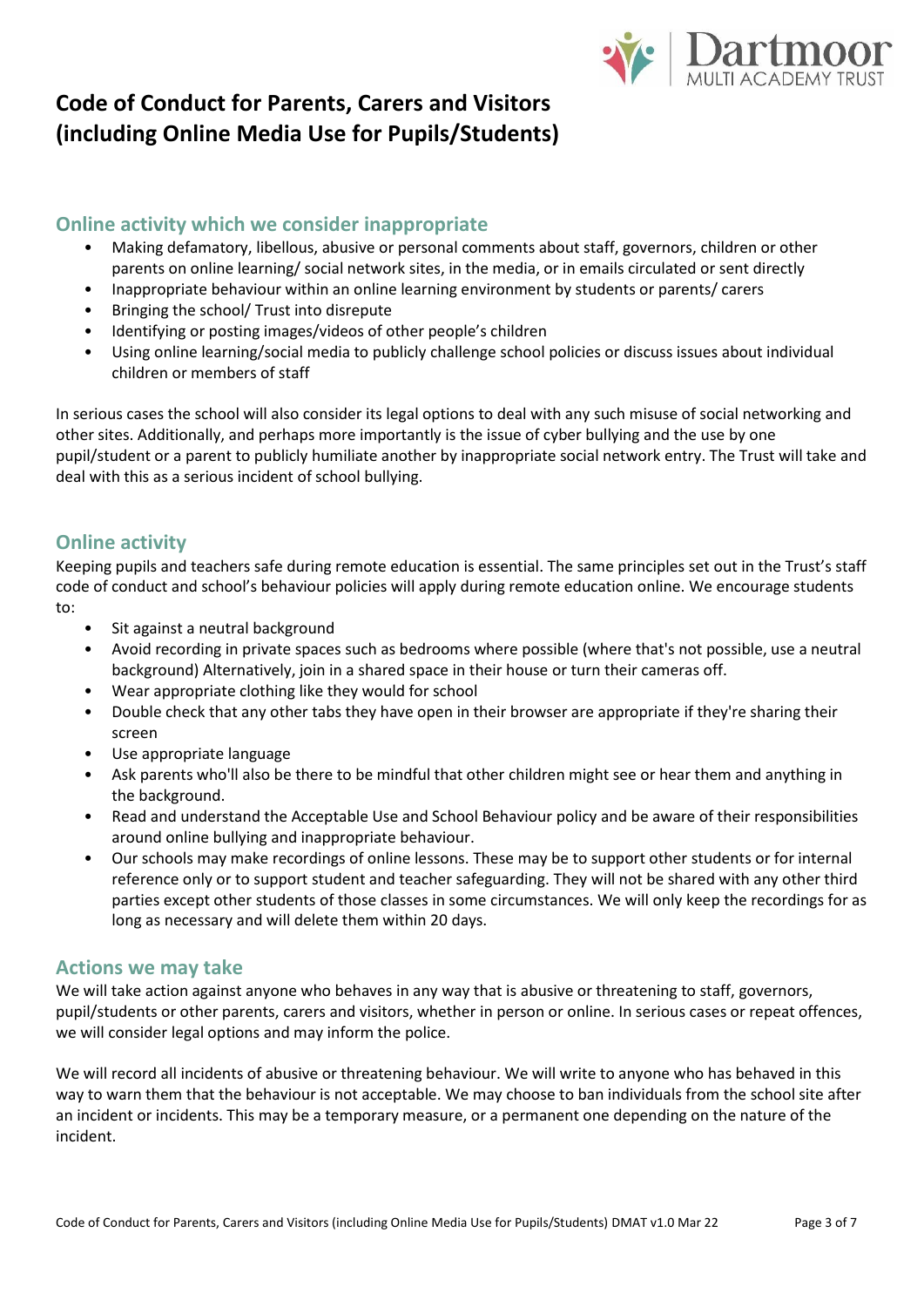

Our school premises are private property. Parents, carers and visitors have been granted permission from the school to be on school premises. It is an offence under section 547 of the Education Act 1996 for any person (including a parent/carer/adult) to cause a nuisance or disturbance on school premises. If a school has reasonable grounds to suspect that someone has committed an offence, then the police may be called to assist with their removal from the school.

Victims and perpetrators of any kind of abuse will be expected to cooperate with any investigation into action that has caused harassment, alarm or distress to other users.

As a Trust, we take our safeguarding responsibilities seriously and will deal with any reported incidents appropriately in line with the actions outlined above and our other Trust or school policies as appropriate.

Dartmoor Multi Academy Trust reserves the right to take any necessary actions to ensure that members of its schools' communities are not subjected to abuse.

Parents have the right of appeal by writing to the Chief Operations and Finance Officer at Dartmoor Multi Academy Trust within ten days of their permission to enter the school premises being withdrawn.

| An adult approaches a<br>pupil or student                                   | The adult will be spoken to immediately and the issue investigated by a school leader. This will<br>be reported to the Principal and logged.<br>The adult will receive a warning letter, as a minimum*.                                                                                                                                                                                                           |
|-----------------------------------------------------------------------------|-------------------------------------------------------------------------------------------------------------------------------------------------------------------------------------------------------------------------------------------------------------------------------------------------------------------------------------------------------------------------------------------------------------------|
| An adult inappropriately<br>approaches a<br>parent/carer/member of<br>staff | The matter should be reported to a member of staff or a school leader.<br>The offending adult will be spoken to as soon as possible after the incident and reminded that<br>there is zero tolerance of inappropriate behaviour.<br>A letter will be issued to the adult, warning of the potential to be banned from the school site<br>under section 547 of the Education Act 1996 if the behaviour is repeated*. |
| Inappropriate use of social<br>media                                        | The matter will be investigated and the adult will be spoken to/ a letter issued.<br>Libellous or defamatory comments on any social media will be reported to the appropriate<br>'report abuse' section of the network site.<br>The adult will be requested to remove the offending comment immediately.<br>We will remove such comments where they are included on our online learning platforms.                |
| Repeated inappropriate<br>behaviour                                         | If an adult continues to use inappropriate behaviour, they will be referred to this Code of<br>Conduct. This can then lead to a ban from the school site under section 547 of the Education<br>Act 1996.                                                                                                                                                                                                          |

*\*Depending on the circumstances of the individual incident, these procedural steps may be amended at the discretion of the Trust. Dartmoor Multi Academy Trust reserves the right to go straight to a bar where the circumstances are deemed sufficiently serious.*

The over-riding aim of this code of conduct is always to promote positive behaviours, through high expectations, clear strategies and guidance that encourage consideration, respect and kindness. This is particularly appropriate to the cooperative values of our Trust.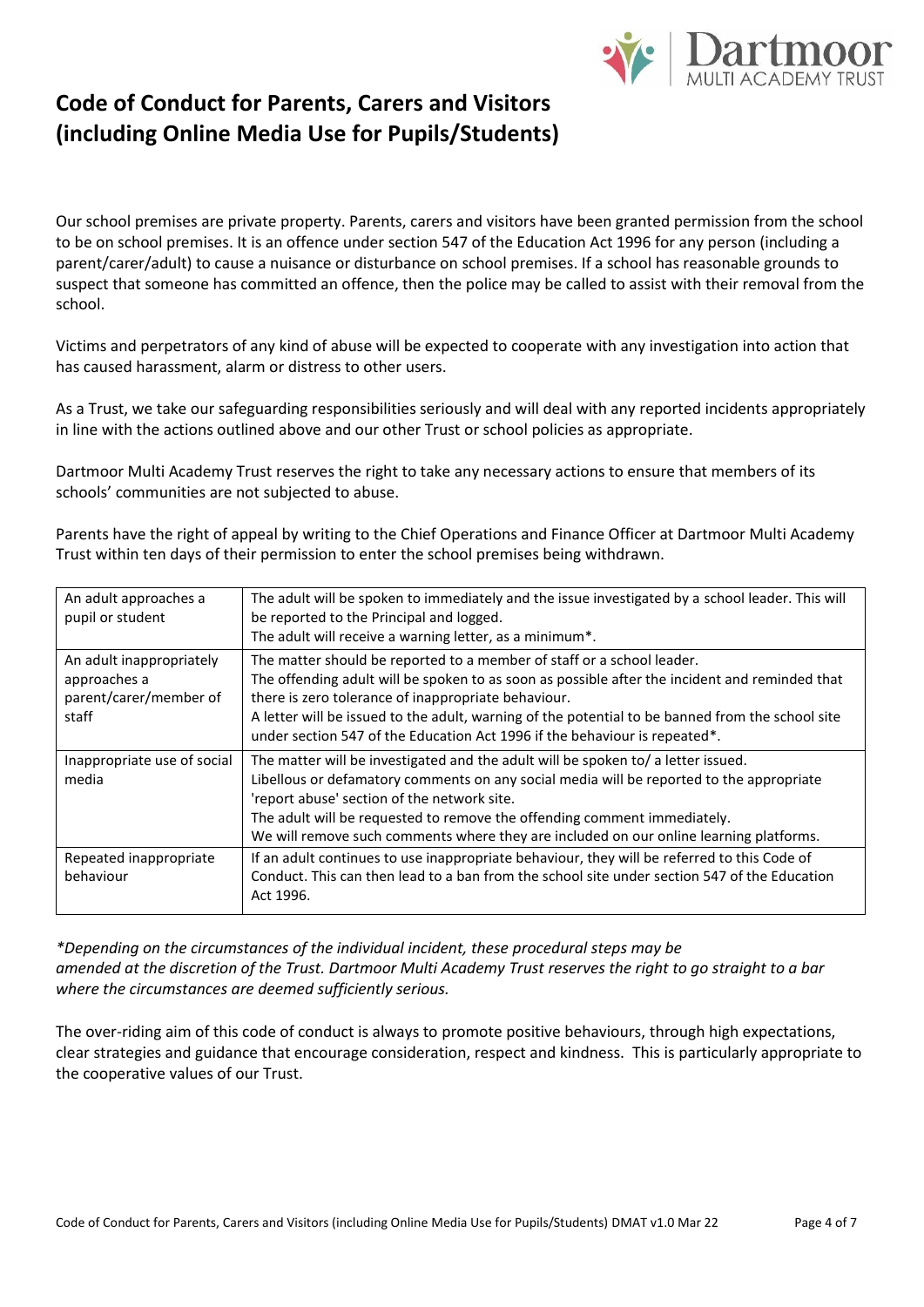

### **TEMPLATE Letter to Parents re: misuse of online media**

### Dear [name].

It has recently come to our attention that you have used [online learning/ social media and/or private Facebook or chat groups] to:

Amend this list as appropriate, or describe the incident in question:

- ➢ Complain about individual members of staff
- ➢ Complain about the school
- Make inappropriate comments about members of staff, or other parents or pupils
- **Draw attention to behaviour incidents**
- ➢ Post pictures of children that aren't your own

Include a link to the social media post if possible.

Depending on the nature of the incident, adapt one of the sections below.

#### A) If the incident relates to complaints about individual members of staff:

Our staff are committed, dedicated professionals who deserve to be treated with respect. If you have a concern or complaint about a member of staff, please raise it directly with the school, in line with our complaints policy.

Comments, concerns or complaints posted on social media cannot be addressed by the school/college in a constructive manner.

A copy of our Complaints procedure is available on the Dartmoor Multi Academy Trust website. You can also request a paper copy from the school office.

#### B) **If the incident relates to complaints about the school:**

We take complaints and concerns from parents seriously and try to resolve them as best we can. To do this, parents need to follow our complaints procedure, and raise any concerns by contacting the school directly. Complaints raised on social media cannot be addressed constructively.

A copy of our complaints procedure is available on the Dartmoor Multi Academy Trust website. You can also request a paper copy from the school office.

C) **If the incident relates to inappropriate comments about members of staff, or other parents or pupils**:

At [school name], we believe it is important for our pupils to learn how to treat others with respect, including when they are online. Parents have an important role to play in modelling this for their children.

We ask parents to refrain from using inappropriate language, or from speaking about staff, parents and pupils in a way that is rude, intimidating or threatening. We expect all members of our community to treat each other with respect.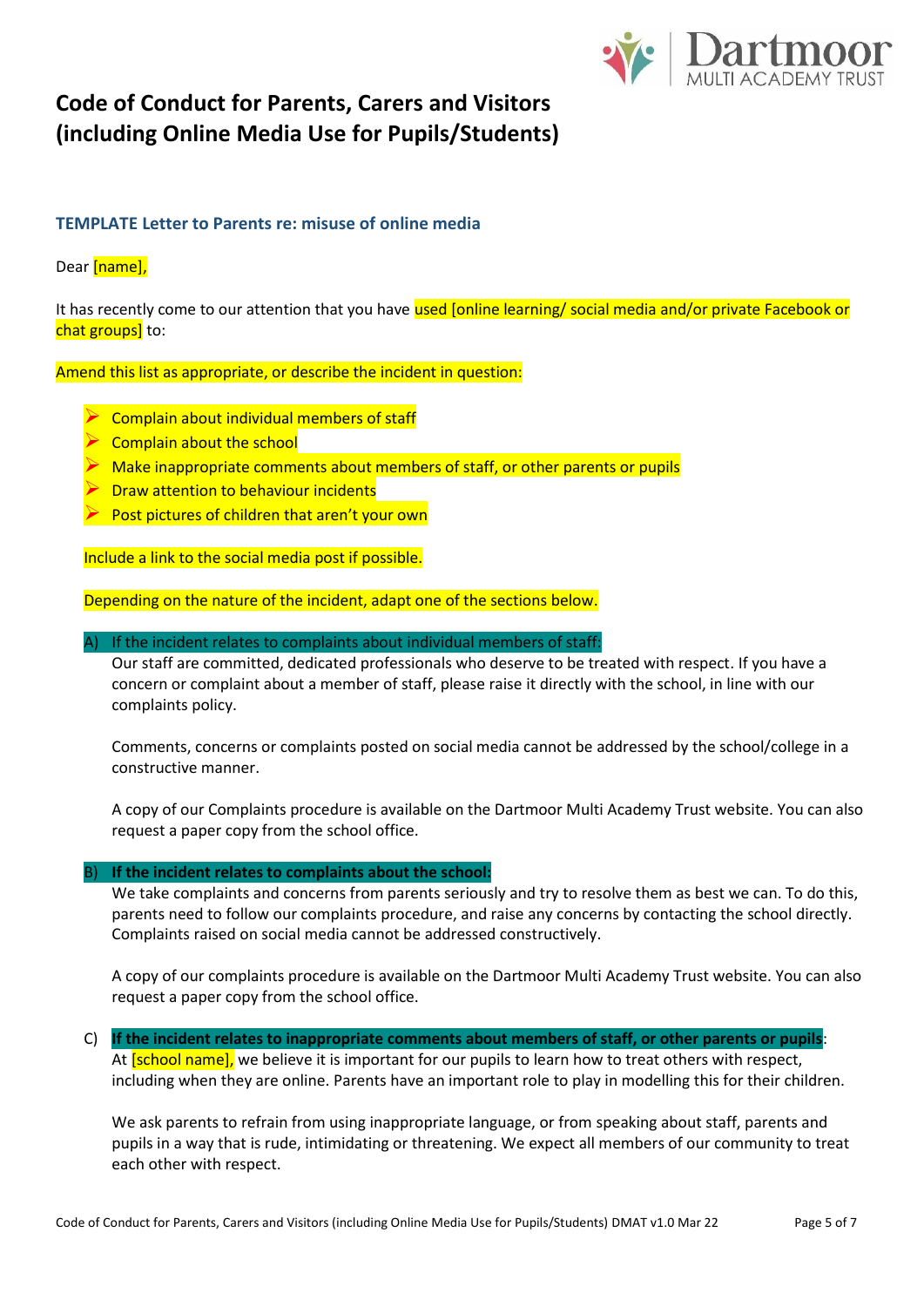

#### **D) If the incident relates to a behaviour incident:**

The **school/ college** has a robust behaviour policy, and our staff work hard to ensure it is applied consistently while pupils/students are in school. Our policy also sets out when we will intervene in behaviour incidents that occur outside of school.

Discussing behaviour incidents online does not help the school address the issue. It may also prevent the school from conducting a full and fair investigation or present a safeguarding concern for any parents or pupils named in the incident. If you are aware of a behaviour incident, please make an appointment to speak to the appropriate member of staff directly.

A copy of our Complaints procedure is available on the Dartmoor Multi Academy Trust website. You can also request a paper copy from the school office.

If you would like to make an appointment to speak to the Headteacher or another member of staff, please contact the school office on *[insert phone number]*.

#### E) **If the incident relates to posts including pictures of other children:**

Our school/ college has a responsibility to keep pupils safe online and offline.

You must not take or share photos or videos on social media of other people's children unless you have the express consent of the other child's parents. Children, and parents are entitled to control what information about them, if any, is shared online. In some cases, posting photos of a child online can present a safeguarding concern.

Please delete or remove any photos of other children you have taken or shared without their parents' consent.

#### F) **If appropriate, add this at the end of any of the sections above**:

If you continue to [make inappropriate comments, complain about staff/the school, draw attention to behaviour incidents, etc.] in this way, the school/ college may take further action. We will seek legal advice if we believe any comments about the school, or individual members of staff, to be defamatory, indecent or threatening. We will involve the police if we believe comments or behaviour are threatening or discriminatory.

We may also consult with the Executive Team of Dartmoor Multi Academy Trust about banning you from the school site.

#### Continue with:

If you would like to discuss the  $[incident(s)]$  further, please call the school/college office and make an appointment.

Yours sincerely,

Principal